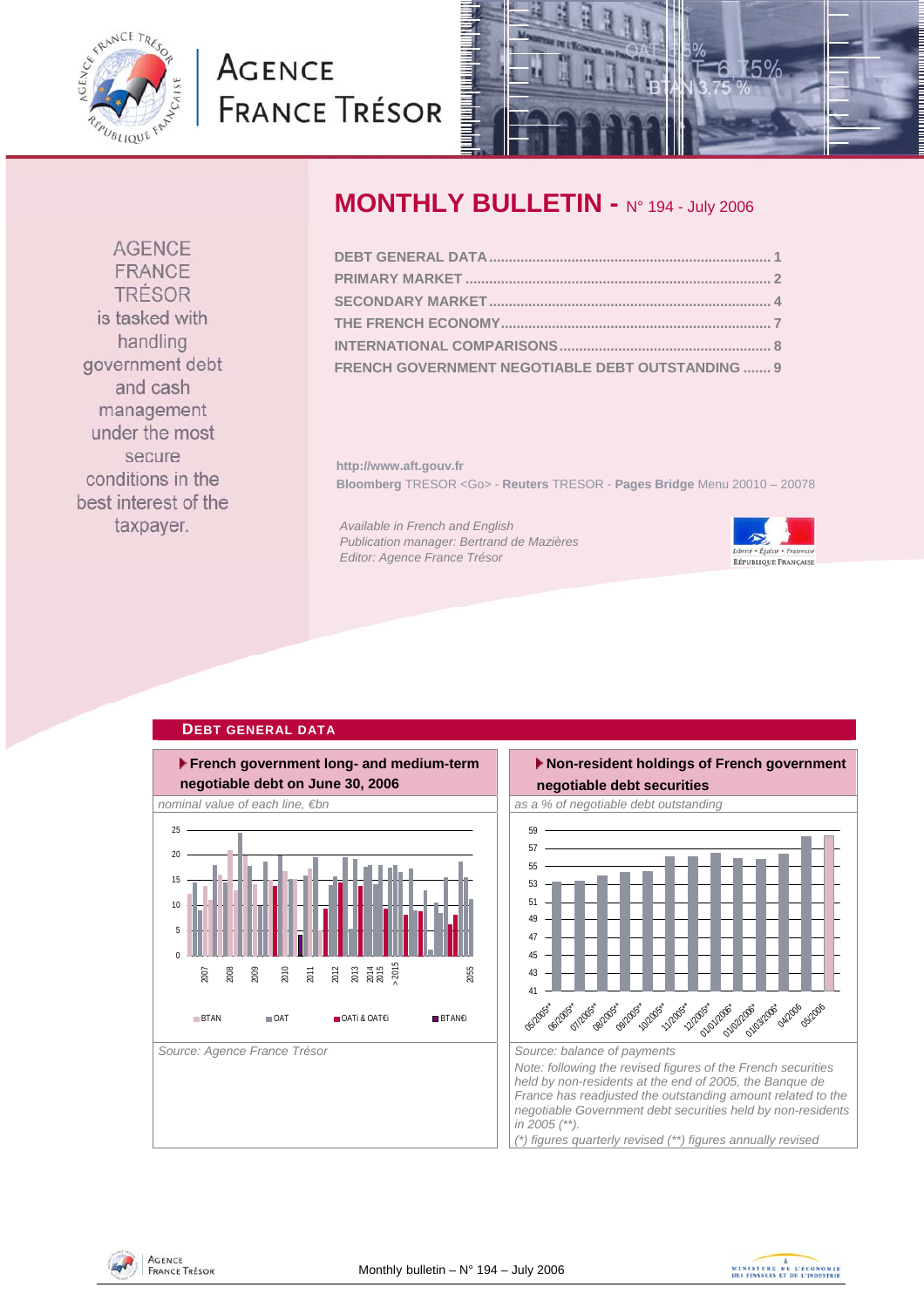#### **PRIMARY MARKET**

<span id="page-1-0"></span>

| Auction indicative calendar |                 |    |    |            |    |        |                                |              |
|-----------------------------|-----------------|----|----|------------|----|--------|--------------------------------|--------------|
|                             |                 |    |    | <b>BTF</b> |    |        | <b>BTAN / index linked OAT</b> | <b>OAT</b>   |
| <b>July 2006</b>            | auction date    | 3  | 10 | 17         | 24 | 31     | 20                             | <sub>6</sub> |
|                             | settlement date | 6  | 13 | 20         | 29 | 3-aug  | 25                             | 11           |
| August 2006                 | auction date    |    | 14 | 21         | 28 | ٠      | no auction                     | no auction   |
|                             | settlement date | 10 | 17 | 24         | 31 | $\sim$ | $\overline{\phantom{a}}$       | $\sim$       |

00.00.0





AGENCE **FRANCE TRÉSOR** 



00.00.07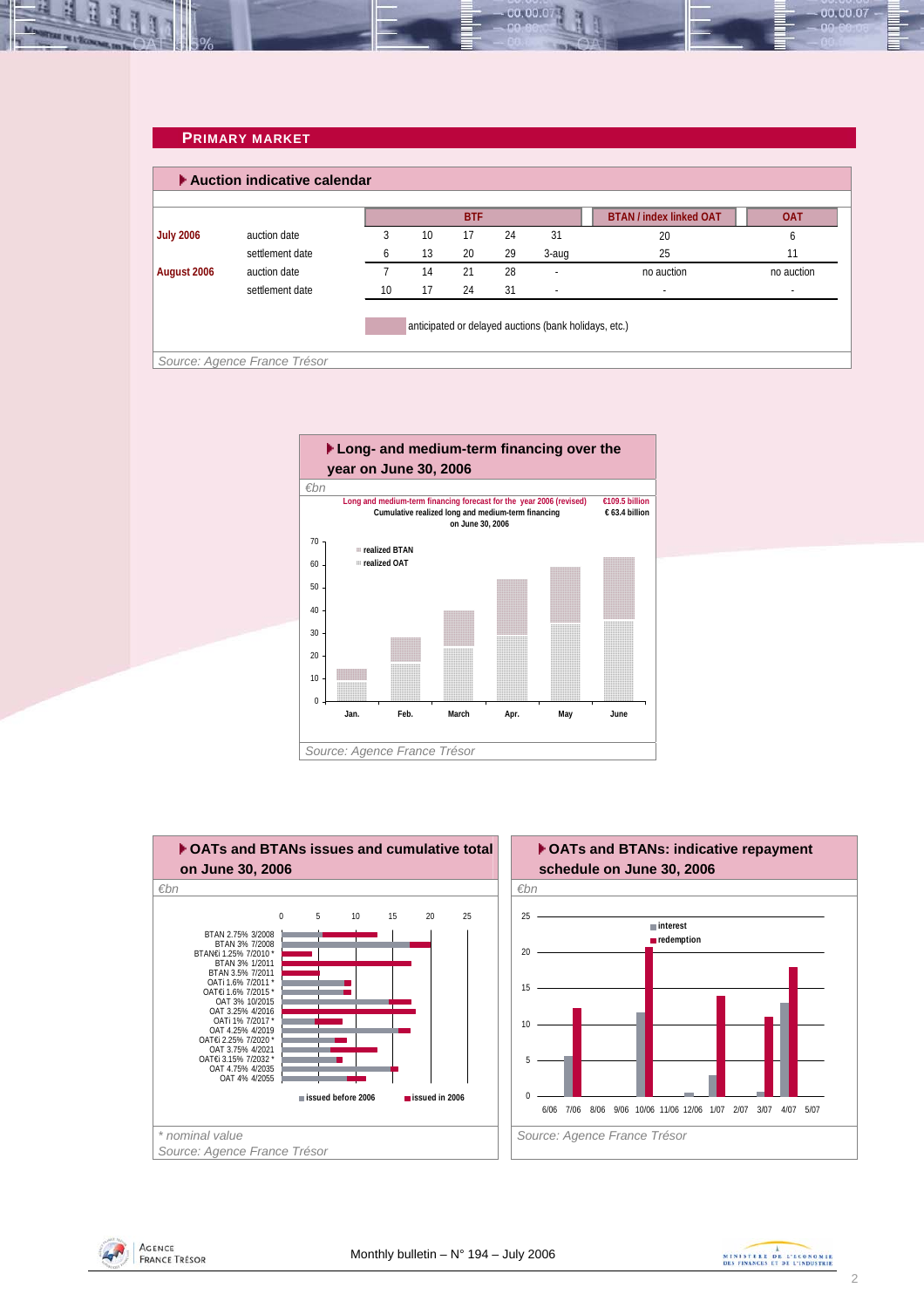#### **OAT and BTAN auctions – June 2006**

|                               | OAT 10 years              | BTAN 5 years             | BTAN€i 5 years | OATi 10 years                       |  |
|-------------------------------|---------------------------|--------------------------|----------------|-------------------------------------|--|
|                               | 25/4/2016                 | 7/12/2011                | 7/25/2010      | 7/25/2017                           |  |
|                               | 3.25%                     | 3.50%                    | 1.25%          | 1.00%                               |  |
| Auction date                  | 6/1/2006                  | 6/15/2006                | 6/15/2006      | 6/15/2006                           |  |
| Settlement date               | 6/6/2006                  | 6/20/2006                | 6/20/2006      | 6/20/2006                           |  |
| Amount announced              | $< 2,500$ ------- 3,000 > | $< 5,000$ ----- 5,500 >  |                | $<$ 1.200 ----------------- 1.700 > |  |
| Bid amount                    | 6,245                     | 9.365                    | 2.445          | 3,390                               |  |
| Amount served                 | 2,650                     | 5,049                    | 425            | 1,220                               |  |
| of which: NCTs before auction | 0                         | 27                       | 0              | 0                                   |  |
| NCTs after auction            | 409                       | 0                        | 0              | 0                                   |  |
| Total issued amount           | 3,059                     | 5,049                    | 425            | 1,220                               |  |
| Bid-to-cover ratio            | 2.36                      | 1.85                     | 5.75           | 2.78                                |  |
| Weighted average price        | 93.85%                    | 99.07%                   | 99.41%         | 91.93%                              |  |
| Yield to maturity             | 4.02%                     | 3.70%                    | 1.40%          | 1.81%                               |  |
| Indexation coefficient*       | $\overline{\phantom{a}}$  | $\overline{\phantom{a}}$ | 1.01975        | 1.01499                             |  |

00.00.0

*Source: Agence France Trésor* 

| ▶ BTF auctions - June 2006   |            |            |            |            |  |  |  |
|------------------------------|------------|------------|------------|------------|--|--|--|
| $\epsilon$ m                 |            |            |            |            |  |  |  |
|                              | <b>BTF</b> | <b>BTF</b> | <b>BTF</b> | <b>BTF</b> |  |  |  |
|                              | 1 month    | 3 month    | 6 month    | 1 year     |  |  |  |
| <b>Auction date</b>          |            | 6/6/2006   |            | 6/6/2006   |  |  |  |
| Settlement date              |            | 6/8/2006   |            | 6/8/2006   |  |  |  |
| Maturity                     |            | 9/7/2006   |            | 5/10/2007  |  |  |  |
| <b>Total issued amount</b>   |            | 1.806      |            | 1,205      |  |  |  |
| Weighted average rate        |            | 2.749%     |            | 3.197%     |  |  |  |
| <b>Auction date</b>          |            | 6/12/2006  | 6/12/2006  |            |  |  |  |
| Settlement date              |            | 6/15/2006  | 6/15/2006  |            |  |  |  |
| Maturity                     |            | 9/7/2006   | 12/7/2006  |            |  |  |  |
| <b>Total issued amount</b>   |            | 1,807      | 1,204      |            |  |  |  |
| Weighted average rate        |            | 2.732%     | 2.925%     |            |  |  |  |
| <b>Auction date</b>          |            | 6/19/2006  |            |            |  |  |  |
| Settlement date              |            | 6/22/2006  |            |            |  |  |  |
| Maturity                     |            | 9/21/2006  |            |            |  |  |  |
| <b>Total issued amount</b>   |            | 2,001      |            |            |  |  |  |
| Weighted average rate        |            | 2.770%     |            |            |  |  |  |
| <b>Auction date</b>          |            | 6/26/2006  |            |            |  |  |  |
| Settlement date              |            | 6/29/2006  |            |            |  |  |  |
| Maturity                     |            | 9/21/2006  |            |            |  |  |  |
| <b>Total issued amount</b>   |            | 1,805      |            |            |  |  |  |
| Weighted average rate        |            | 2.813%     |            |            |  |  |  |
|                              |            |            |            |            |  |  |  |
| Source: Agence France Trésor |            |            |            |            |  |  |  |





00.00.07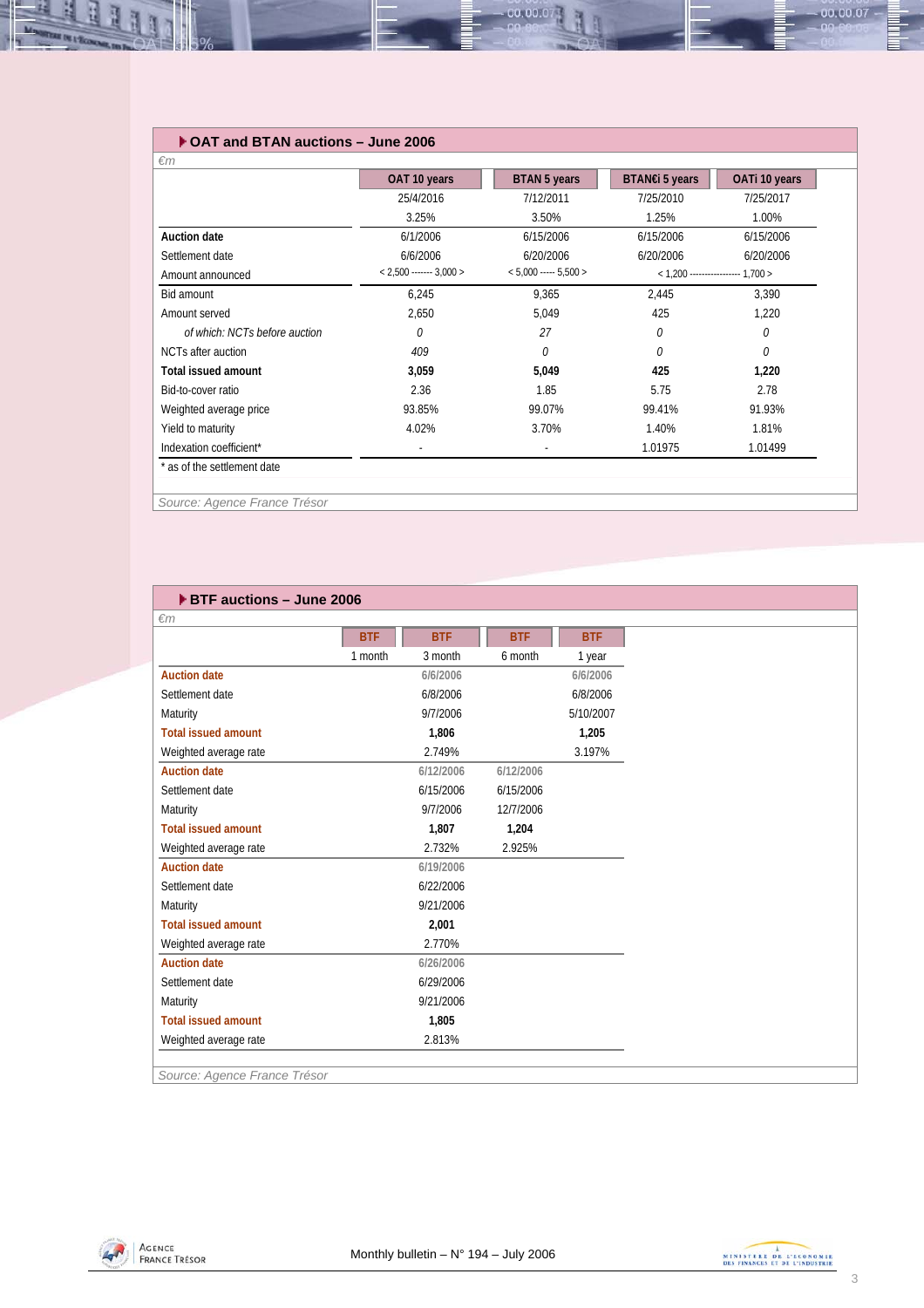<span id="page-3-0"></span>



ţ Ť 12/1/05 **3/1/06 6/1/04** 12/1/04 9/1/05 **6/1/06** 9/1/04 3/1/05 9/1/06 **6/1/05** France 10 years (1) France 30 years (2) France 30 years (3) Euro zone 30 years (4)

*(3) difference between the yield of the OAT 5.5% April 2029 and the yield of the OATi 3.4% July 2029 (4) difference between the yield of the OAT 5.75% October 2032 and the yield of the OAT€i 3.15% July 2032* 

*Source: Bloomberg* 

1.1 1.3

3/1/04

| ▶ Negotiable government debt and swaps  |                         |          |          |          |         |          |          |          |
|-----------------------------------------|-------------------------|----------|----------|----------|---------|----------|----------|----------|
| $\varepsilon$ bn                        |                         |          |          |          |         |          |          |          |
|                                         | end                     | end      | end      | end      | end     | end      | May      | June     |
|                                         | 2000                    | 2001     | 2002     | 2003     | 2004    | 2005     | 2006     | 2006     |
| Negotiable government debt              |                         |          |          |          |         |          |          |          |
| outstanding                             | 616                     | 653      | 717      | 788      | 833     | 877      | 885      | 887      |
| OAT                                     | 419                     | 443      | 478      | 512      | 552     | 593      | 609      | 611      |
| <b>BTAN</b>                             | 154                     | 158      | 151      | 167      | 184     | 189      | 192      | 195      |
| <b>BTF</b>                              | 43                      | 52       | 88       | 109      | 97      | 95       | 84       | 82       |
| <b>Swaps outstanding</b>                | III                     | 37       | 61       | 61       | 61      | 52       | 54       | 55       |
| Average maturity of the negotiable debt |                         |          |          |          |         |          |          |          |
| before swaps                            | 6 years                 | 6 years  | 5 years  | 5 years  | 6 years | 6 years  | 7 years  | 7 years  |
|                                         | 64 days                 | 47 days  | 343 days | 297 days | 79 days | 267 days | 11 days  | 5 days   |
| after swaps                             | $^{\prime\prime\prime}$ | 5 years  | 5 years  | 5 years  | 6 years | 6 years  | 6 years  | 6 years  |
|                                         | III                     | 358 days | 266 days | 235 days | 33 days | 228 days | 343 days | 338 days |
|                                         |                         |          |          |          |         |          |          |          |
| Source: Agence France Trésor            |                         |          |          |          |         |          |          |          |



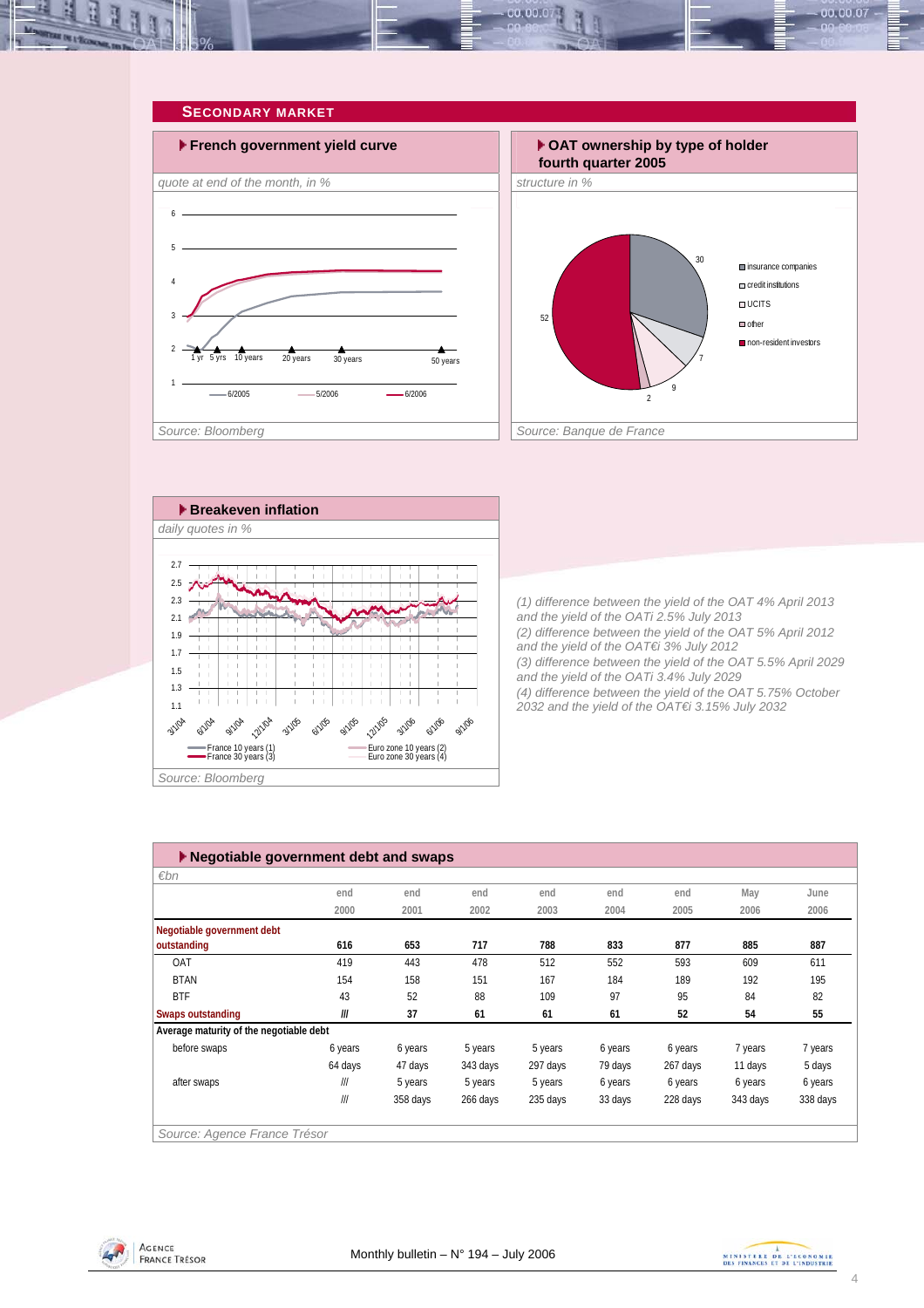



## **Focus**







 $00,00,0$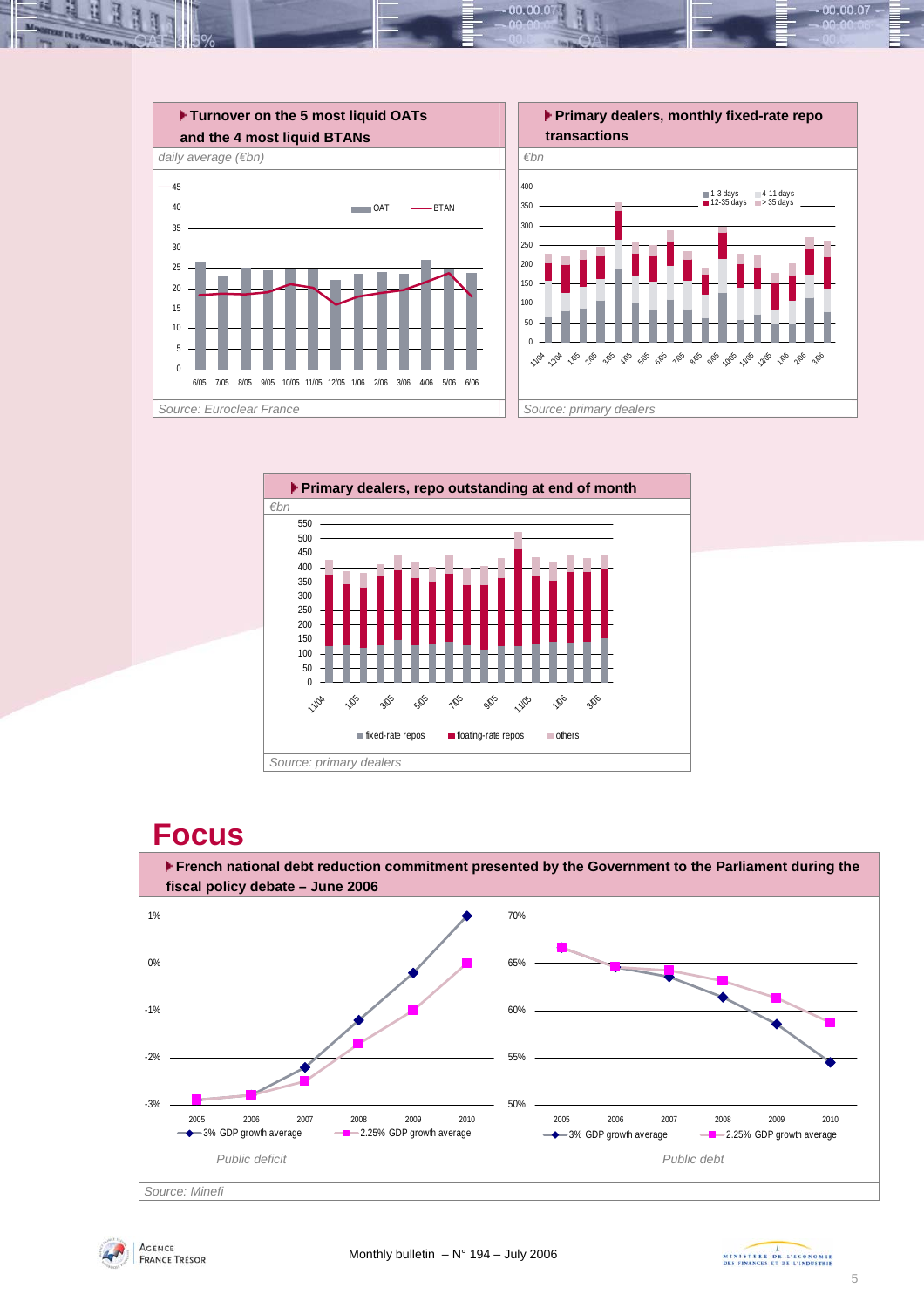**TRIBUNE**

## Fiscal-policy debate – French national debt-reduction commitment

On June 29, 2006, the Minister of Economy and the Minister Delegate for the Budget presented to the French Senate the public-finance guidelines for 2007. Highlights of this fiscal-policy debate included (1) a national debtreduction commitment, following on the Pébereau Commission findings, and (2) incorporation of social-security policy guidelines and social-security budget bill (PLFSS).

The French economy performed well in Q1 2006: GDP rose 0.5% and its composition indicates buoyant household consumption and an upturn in exports. All the economic surveys confirm this pattern and point to total growth of 2% in 2006 as well as a good figure for 2007. The growth numbers should also enable France to meet encouraging targets for employment (INSEE, the National Statistical Institute, forecasts 9% unemployment).

France is the only one of the four major European Union countries to have brought its public deficit below 3% of GDP in 2005: the commitment was kept thanks to strict spending controls despite economic conditions less favorable than expected. In 2006, France will continue and intensify its efforts to reduce its public debt to 64.6% of GDP by year-end. For this purpose, it will use three approaches:

- 1. Proceeds from asset sales will be predominantly allocated to debt reduction. This notably includes the €10bn in sales of motorway concessions and €2bn in sales of Alstom and Aéroports de Paris (ADP) shares. Between January 1 and May 31, 2006, Agence France Trésor has already repaid a total €8.6bn of national debt, chiefly with divestment proceeds.
- 2. The central government will refine its cash-flow management by launching a new financing instrument: the very-short-term Treasury bill (BTF), with a maturity of 2-6 weeks. This will enable the central government to minimize its "safety cushion". All players—including social-insurance agencies, local-government bodies, the Social Debt Amortization Fund (CADES), and the Old-Age Solidarity Fund (FSV)—will be involved in this effort through an inter-ministry committee on general-government cash flow, coordinated by the Director-General of the Treasury and Economic Policy.
- 3. For the first time in 20 years, France will reduce its market borrowings of OAT and BTAN by €10bn, from €119.5bn to €109.5bn in 2006. Moreover, the BTF outstanding was reduced by around €11.3bn between December 31, 2005 and May 31, 2006.

France is also sparing no effort to reduce its public deficit, which it is committed to bringing under the deficitstabilization threshold, i.e., 2.5% for economic growth on the order of 2.25%. In 2007, central-government expenditures will rise by one percentage point less than inflation, and the ceiling on the number of civil servants will be lowered by 15,032. Starting in 2008, the pursuit of the 2010 equilibrium target will require zero growth in centralgovernment expenditures in value terms ("0 valeur"), growth in social spending of no more than 1% by volume ("+1 volume"), and growth in local-government expenditures tending toward zero in volume terms ("0 volume"). This will be made possible by a new, stabler, and more virtuous governance of public finance thanks to the Constitutional Bylaw on Budget Acts (LOLF) and to audits, which will open new paths for central-government reform.

> **Macroeconomics unit Agence France Trésor**



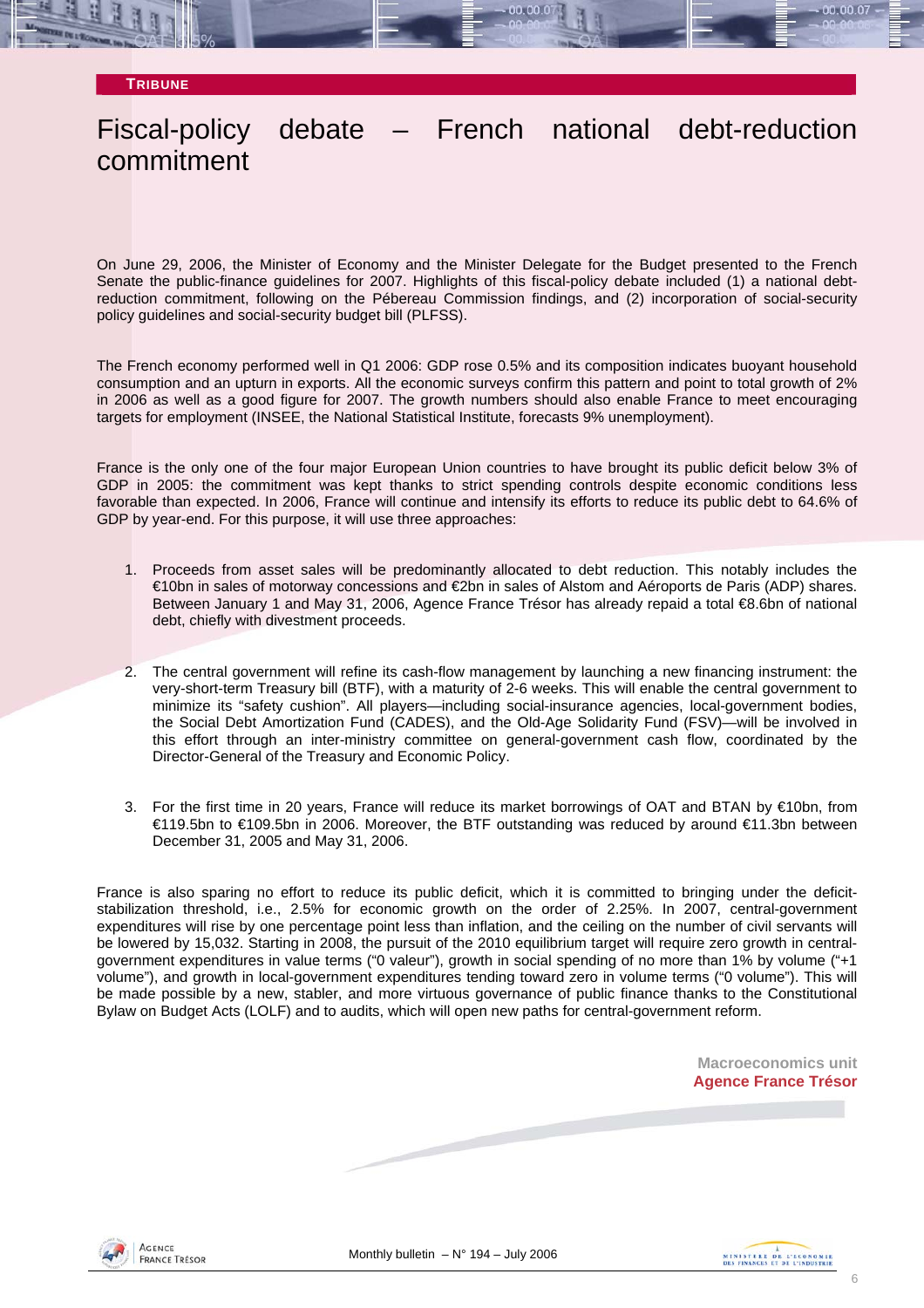<span id="page-6-0"></span>

### **THE FRENCH ECONOMY**

| Macro-economic forecast    |      | $\blacktriangleright$ Recent economic indicators |          |                                      |
|----------------------------|------|--------------------------------------------------|----------|--------------------------------------|
| Real growth rate as a %    |      |                                                  |          |                                      |
|                            | 2005 | 2006                                             | 2007     | Industrial output*, year-on-year     |
| French GDP                 | 1.2  | $< 2 - 2.5 >$                                    | $2 - 25$ | Household consumption*, year-on-year |
| Furo zone GDP              | 1.3  | 2.0                                              | 1.9      | Unemployment rate (ILO)              |
| Household consumption      | 2.1  | 2.3                                              | 2.5      | Consumer prices, year-on-year        |
| <b>Business investment</b> | 3.6  | 3.9                                              | 4.2      | all items                            |
| Exports                    | 3.9  | 6.5                                              | 6.1      | all items excluding tobacco          |
| Imports                    | 6.6  | 6.8                                              | 6.1      | Trade balance, fob-fob, sa<br>n      |
| Consumer prices            | 1.8  | 1.7                                              | 1.7      | Current account balance, sa          |
| (year-on-year)             |      |                                                  |          |                                      |

| $\blacktriangleright$ Recent economic indicators    |               |            |  |  |  |  |
|-----------------------------------------------------|---------------|------------|--|--|--|--|
|                                                     |               |            |  |  |  |  |
| Industrial output*, year-on-year                    | $-0.3%$       | 4/2006     |  |  |  |  |
| Household consumption*, year-on-year                | 5.6%          | 5/2006     |  |  |  |  |
| Unemployment rate (ILO)                             | 9.1%          | 5/2006     |  |  |  |  |
| Consumer prices, year-on-year                       |               |            |  |  |  |  |
| all items                                           | 2.1%          | 5/2006     |  |  |  |  |
| all items excluding tobacco                         | 2.1%          | 5/2006     |  |  |  |  |
| Trade balance, fob-fob, sa                          | $-2.3$ FUR bn | 4/2006     |  |  |  |  |
|                                                     | $-1.8$ FUR bn | 3/2006     |  |  |  |  |
| Current account balance, sa                         | $-0.9$ EUR bn | 4/2006     |  |  |  |  |
|                                                     | $-2.1$ EUR bn | 3/2006     |  |  |  |  |
| 10-year constant maturity rate (TEC10)              | 4.09%         | 06/30/2006 |  |  |  |  |
| 3-month interest rate (Euribor)                     | 3.560%        | 06/30/2006 |  |  |  |  |
| EUR/USD                                             | 1.2713        | 06/30/2006 |  |  |  |  |
| EUR / JPY                                           | 145.75        | 06/30/2006 |  |  |  |  |
|                                                     |               |            |  |  |  |  |
| *manufactured goods -                               |               |            |  |  |  |  |
| Source: Insee; Ministry of the Economy, Finance and |               |            |  |  |  |  |
| Industry; Banque de France                          |               |            |  |  |  |  |

*Source: Ministry of the Economy, Finance and Industry, Perspectives économiques 2006-2007* 





|                    |          |          |          | end-of-May level |          |  |  |
|--------------------|----------|----------|----------|------------------|----------|--|--|
|                    | 2004     | 2005     | 2004     | 2005             | 2006     |  |  |
| General budget     |          |          |          |                  |          |  |  |
| balance            | $-45.41$ | $-45.15$ | $-28.31$ | $-35.20$         | $-23.42$ |  |  |
| revenue            | 242.99   | 249.11   | 96.74    | 93.06            | 87.58    |  |  |
| expenditure        | 288.40   | 294.26   | 125.05   | 128.26           | 111.00   |  |  |
| Balance of special |          |          |          |                  |          |  |  |
| Treasury accounts  | 1.53     | 1.68     | $-14.96$ | $-16.27$         | $-18.58$ |  |  |
| General budget     |          |          |          |                  |          |  |  |
| outturn            | $-43.88$ | $-43.47$ | $-43.27$ | $-51.47$         | $-42.00$ |  |  |
|                    |          |          |          |                  |          |  |  |
|                    |          |          |          |                  |          |  |  |
|                    |          |          |          |                  |          |  |  |



*Source: according to Maastricht Treaty, Insee and Ministry of the Economy, Finance and Industry* 



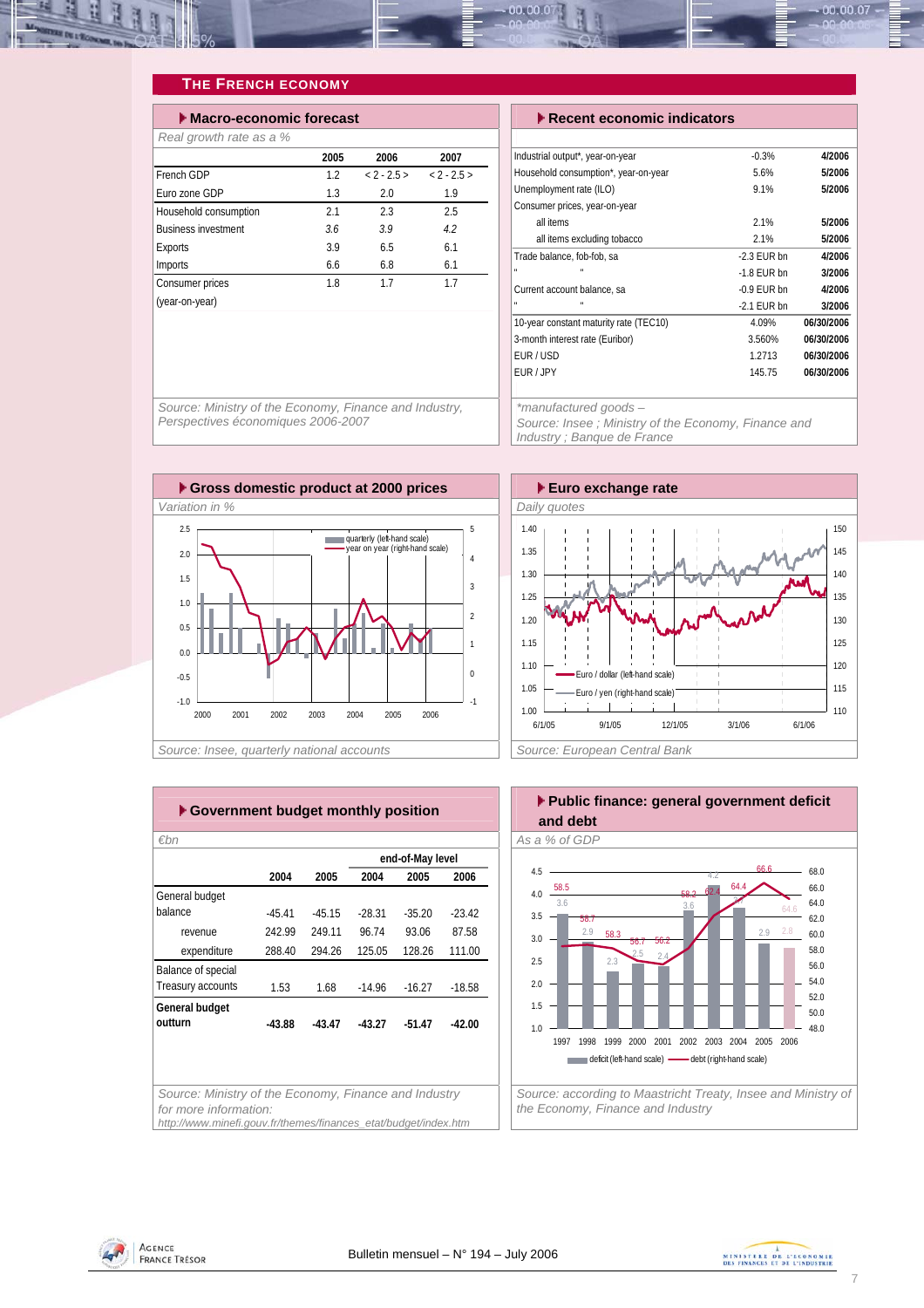|    | ▶ Timetable for the release of French economic indicators                            |    |                                                     |  |  |  |  |  |
|----|--------------------------------------------------------------------------------------|----|-----------------------------------------------------|--|--|--|--|--|
|    | <b>July 2006</b>                                                                     |    | August 2006                                         |  |  |  |  |  |
| 5  | Central government budget: statement at end of May                                   | 7  | Gross foreign exchange reserves in July             |  |  |  |  |  |
|    | Gross foreign exchange reserves in June                                              | 9  | Central government budget: statement at end of June |  |  |  |  |  |
| 10 | Industrial output in May                                                             | 10 | Industrial output in June                           |  |  |  |  |  |
| 11 | Cost-of-construction: index Q1-2006                                                  | 10 | Foreign trade in June                               |  |  |  |  |  |
| 11 | Foreign trade in May                                                                 | 11 | PIB flash estimate Q2-2006                          |  |  |  |  |  |
| 13 | Consumer prices: index for June                                                      | 11 | Consumer prices: provisional index for July         |  |  |  |  |  |
| 20 | Balance of payments in May                                                           | 18 | Payroll employment: provisional results Q2-2006     |  |  |  |  |  |
| 21 | Household consumption of manufactured goods in June                                  | 18 | Wages: provisional statistics Q2-2006               |  |  |  |  |  |
| 25 | Industrial trends: monthly survey for July                                           | 18 | Balance of payments in June                         |  |  |  |  |  |
| 28 | Industrial producer prices: June index                                               | 22 | Quarterly national accounts: first results Q2-2006  |  |  |  |  |  |
| 28 | Industrial trends: quarterly survey for July                                         | 25 | Industrial investments: July survey                 |  |  |  |  |  |
| 28 | Household confidence survey: July survey                                             | 29 | New building starts in July                         |  |  |  |  |  |
| 28 | Job seekers in June                                                                  | 29 | Sales of new dwelling units: Q2-2006                |  |  |  |  |  |
| 31 | Net foreign exchange reserves in June                                                | 31 | Job seekers in July                                 |  |  |  |  |  |
|    |                                                                                      | 31 | Net foreign exchange reserves in July               |  |  |  |  |  |
|    |                                                                                      |    |                                                     |  |  |  |  |  |
|    | Harmonized index of consumer prices - Eurozone (Eurostat)<br>Index for June: July 17 |    |                                                     |  |  |  |  |  |

00.00.0

*Index for June: July 17 Index for July: August 17* 



### **INTERNATIONAL COMPARISONS**



<span id="page-7-0"></span>H

H



00.00.07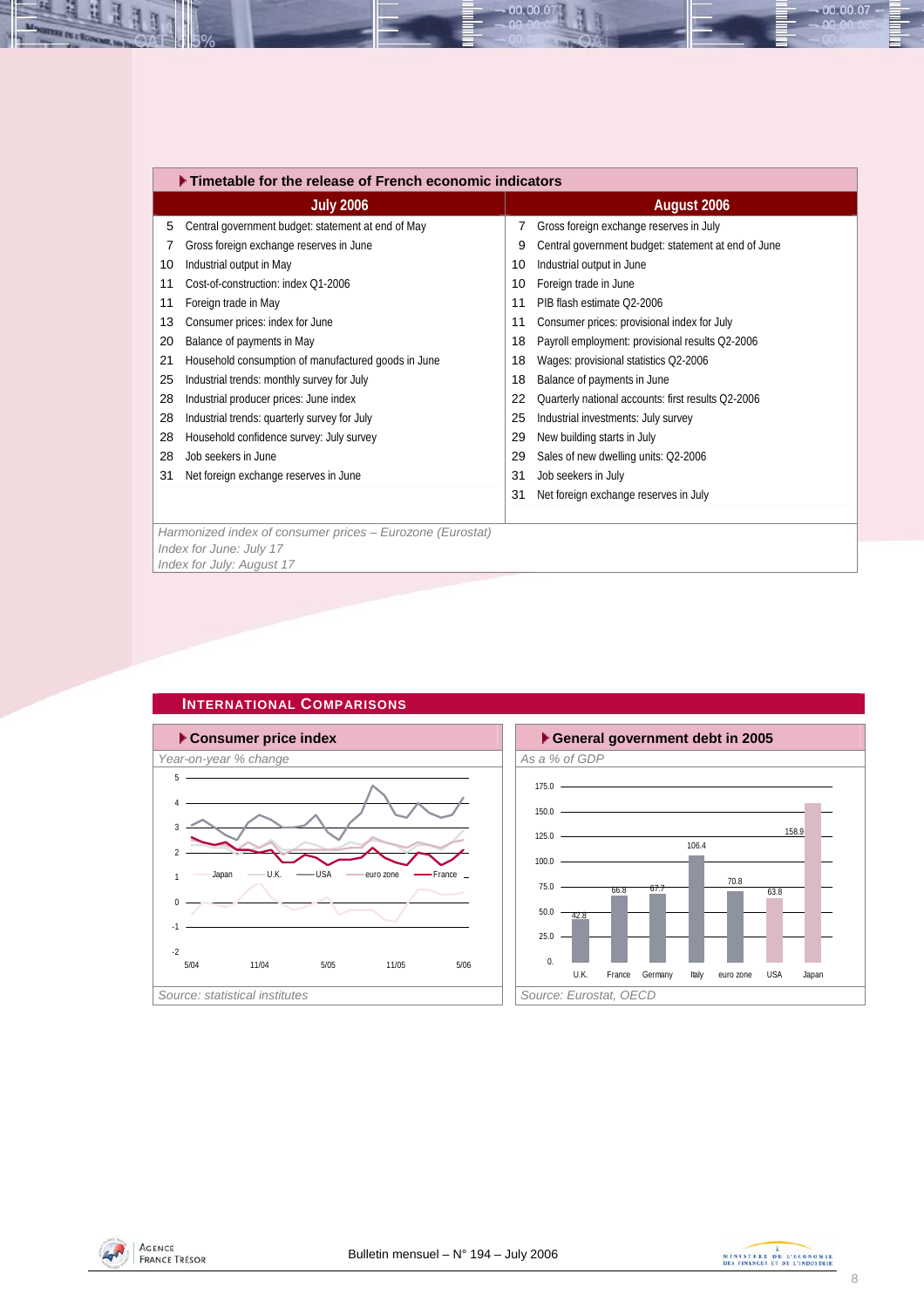#### **FRENCH GOVERNMENT NEGOTIABLE DEBT OUTSTANDING -** *DETTE NEGOCIABLE DE L'ETAT*

 $-00.00.07$ 

 **OAT au 30 juin 2006** */ fungible Treasury bonds at June 30, 2006*

| <b>CODE ISIN</b><br><b>Euroclear France</b> | Libellé de l'emprunt /<br>Bond                                                                                                                                                                                                                                                                                                                    | Encours / Outstanding            | Coefficient<br>d'indexation.<br>indexation<br>coefficient | Valeur nominale/ face<br>value | démembré<br>/ stripped | <b>CODE ISIN</b><br>Euroclear France | Libellé de l'emprunt /<br>Bond                             | <b>Encours / Outstanding</b>                     | Coefficient<br>d'indexation /<br>indexation<br>coefficient | Valeur nominale/<br>face value | démembré<br>/stripped |
|---------------------------------------------|---------------------------------------------------------------------------------------------------------------------------------------------------------------------------------------------------------------------------------------------------------------------------------------------------------------------------------------------------|----------------------------------|-----------------------------------------------------------|--------------------------------|------------------------|--------------------------------------|------------------------------------------------------------|--------------------------------------------------|------------------------------------------------------------|--------------------------------|-----------------------|
|                                             | Échéance 2006                                                                                                                                                                                                                                                                                                                                     | 23 328 810 401                   |                                                           |                                |                        |                                      | Échéance 2015                                              | 45 156 964 813                                   |                                                            |                                |                       |
| FR0000570533                                | OAT 6,5% 25 octobre 2006                                                                                                                                                                                                                                                                                                                          | 14 484 140 991                   |                                                           |                                | 1827 140 000           | FR0010163543                         | OAT 3,5% 25 avril 2015                                     | 18 055 313 893                                   |                                                            |                                | 22 750 000            |
| FR0000570541V                               | OAT TEC10 25 octobre 2006                                                                                                                                                                                                                                                                                                                         | 8 844 669 410                    |                                                           |                                |                        | FR0010135525                         | OAT€i 1,6% 25 juillet 2015                                 | 9 651 650 920 (1)                                | 1.04162                                                    | 9 266 000 000                  |                       |
|                                             | Échéance 2007                                                                                                                                                                                                                                                                                                                                     | 32 535 826 604                   |                                                           |                                |                        | FR0010216481                         | OAT 3% 25 octobre 2015                                     | 17 450 000 000                                   |                                                            |                                | 94 660 000            |
| FR0000570574                                | OAT 5.5% 25 avril 2007                                                                                                                                                                                                                                                                                                                            | 17 898 775 424                   |                                                           |                                | 652 380 000            |                                      | Échéance 2016                                              | 34 655 000 000                                   |                                                            |                                |                       |
| FR0000570590                                | OAT 5.5% 25 octobre 2007                                                                                                                                                                                                                                                                                                                          | 14 637 051 180                   |                                                           |                                | 277 580 000            |                                      |                                                            |                                                  |                                                            |                                |                       |
|                                             | Échéance 2008                                                                                                                                                                                                                                                                                                                                     | 42 188 093 494                   |                                                           |                                |                        | FR0010288357                         | OAT 3,25% 25 avril 2016                                    | 18 003 000 000                                   |                                                            |                                | 35 200 000            |
| FR0000570632                                | OAT 5.25% 25 avril 2008                                                                                                                                                                                                                                                                                                                           | 24 403 932 367                   |                                                           |                                | 769 110 000            | FR0000187361                         | OAT 5% 25 octobre 2016                                     | 16 652 000 000                                   |                                                            |                                | 1 228 780 000         |
| FR0000570665                                | OAT 8,5% 25 octobre 2008                                                                                                                                                                                                                                                                                                                          | 17 784 161 127                   |                                                           |                                | 4 736 950 000          |                                      | Échéance 2017                                              | 8 316 430 260                                    |                                                            |                                |                       |
|                                             | Échéance 2009                                                                                                                                                                                                                                                                                                                                     | 63 917 822 191                   |                                                           |                                |                        | FR00102351761                        | OATi 1% 25 juillet 2017                                    | 8 316 430 260 (1)                                | 1.01643                                                    | 8 182 000 000                  |                       |
| FR0000570673V                               | OAT TEC10 25 janvier 2009                                                                                                                                                                                                                                                                                                                         | 9 853 044 498                    |                                                           |                                |                        |                                      | Échéance 2019                                              | 26 201 285 359                                   |                                                            |                                |                       |
| FR0000571432                                | OAT 4% 25 avril 2009                                                                                                                                                                                                                                                                                                                              | 18 640 258 371                   |                                                           |                                | 1718 680 000           | FR0000189151                         | OAT 4,25% 25 avril 2019                                    | 17 344 000 000                                   |                                                            |                                | 156 290 000           |
| FR00005714241                               | OATi 3% 25 juillet 2009                                                                                                                                                                                                                                                                                                                           | 15 580 382 284 (1)               | 1.12808                                                   | 13 811 416 109                 |                        | FR0000570921                         | OAT 8,5% 25 octobre 2019                                   | 8 844 392 893                                    |                                                            |                                | 4 137 930 000         |
| FR0000186199                                | OAT 4% 25 octobre 2009<br>Échéance 2010                                                                                                                                                                                                                                                                                                           | 19 844 137 038                   |                                                           |                                | 532 450 000            | FR0000570954 C                       | ETAT 9,82% 31 décembre 2019                                | 12 892 466                                       |                                                            | 6 692 154                      |                       |
|                                             | OAT 5.5% 25 avril 2010                                                                                                                                                                                                                                                                                                                            | 31 162 742 970<br>15 311 719 352 |                                                           |                                | 567 770 000            |                                      | Échéance 2020                                              | 9 270 248 580                                    |                                                            |                                |                       |
| FR0000186603<br>FR0000187023                | OAT 5,5% 25 octobre 2010                                                                                                                                                                                                                                                                                                                          | 15 851 023 618                   |                                                           |                                | 2 242 630 000          | FR00100505591                        | OAT€i 2,25% 25 juillet 2020                                | 9 270 248 580 (1)                                | 1.06298                                                    | 8 721 000 000                  |                       |
|                                             | Échéance 2011                                                                                                                                                                                                                                                                                                                                     | 43 410 936 542                   |                                                           |                                |                        |                                      | Échéance 2021                                              | 12 849 000 000                                   |                                                            |                                |                       |
| FR0000570731                                | OAT 6,5% 25 avril 2011                                                                                                                                                                                                                                                                                                                            | 19 572 445 710                   |                                                           |                                | 929 250 000            | FR0010192997                         | OAT 3,75% 25 avril 2021                                    | 12 849 000 000                                   |                                                            |                                | 525 040 000           |
| FR00100943751                               | OATi 1,6% 25 juillet 2011                                                                                                                                                                                                                                                                                                                         | 9 783 604 500 (1)                | 1,05370                                                   | 9 285 000 000                  |                        |                                      | Échéance 2022                                              | 1 243 939 990                                    |                                                            |                                |                       |
| FR0000187874                                | OAT 5% 25 octobre 2011                                                                                                                                                                                                                                                                                                                            | 14 054 886 332                   |                                                           |                                | 538 640 000            | FR0000571044                         | OAT 8.25% 25 avril 2022                                    | 1 243 939 990                                    |                                                            |                                | 911 650 000           |
|                                             | Échéance 2012                                                                                                                                                                                                                                                                                                                                     | 56 614 720 203                   |                                                           |                                |                        |                                      | Échéance 2023                                              | 10 606 195 903                                   |                                                            |                                |                       |
| FR0000188328                                | OAT 5% 25 avril 2012                                                                                                                                                                                                                                                                                                                              | 15 654 110 580                   |                                                           |                                | 1464 550 000           | FR0000571085                         | OAT 8,5% 25 avril 2023                                     | 10 606 195 903                                   |                                                            |                                | 7 280 690 000         |
| FR00001880131                               | OATEi 3% 25 juillet 2012                                                                                                                                                                                                                                                                                                                          | 15 920 789 360 (1)               | 1,09844                                                   | 14 494 000 000                 |                        |                                      | Échéance 2025                                              | 8 511 928 118                                    |                                                            |                                |                       |
| FR0000188690                                | OAT 4,75% 25 octobre 2012                                                                                                                                                                                                                                                                                                                         | 19 554 122 924                   |                                                           |                                | 413 950 000            | FR0000571150                         | OAT 6% 25 octobre 2025                                     | 8 5 1 9 2 8 1 1 8                                |                                                            |                                |                       |
| FR0000570780                                | OAT 8.5% 26 décembre 2012                                                                                                                                                                                                                                                                                                                         | 5 485 697 339                    |                                                           |                                |                        |                                      |                                                            |                                                  |                                                            |                                | 3 319 050 000         |
|                                             | Échéance 2013                                                                                                                                                                                                                                                                                                                                     | 51 659 702 675                   |                                                           |                                |                        |                                      | Échéance 2028                                              | 13 702 119                                       |                                                            |                                |                       |
| FR0000188989                                | OAT 4% 25 avril 2013                                                                                                                                                                                                                                                                                                                              | 19 137 183 879                   |                                                           |                                | 145 900 000            | FR0000571226 C                       | OAT zéro coupon 28 mars 2028                               | 13 702 119 (3)                                   |                                                            | 46 232 603                     |                       |
| FR00001889551                               | OATi 2,5% 25 juillet 2013                                                                                                                                                                                                                                                                                                                         | 14 912 321 994 (1)               | 1,07057                                                   | 13 929 329 230                 |                        |                                      | Échéance 2029                                              | 22 429 556 613                                   |                                                            |                                |                       |
| FR00102235601                               | OATi 2,5% 25 juillet 2013 août 2005                                                                                                                                                                                                                                                                                                               | 10 706 (1)                       | 1,07057                                                   | 10 000                         |                        | FR0000571218                         | OAT 5.5% 25 avril 2029                                     | 15 500 880 458                                   |                                                            |                                | 2 831 370 000         |
| FR00102330641                               | OATi 2,5% 25 juillet 2013 sept 2005                                                                                                                                                                                                                                                                                                               | 278 348 (1)                      | 1,07057                                                   | 260 000                        |                        | FR0000186413 I                       | OATi 3,4% 25 juillet 2029                                  | 6 928 676 155 (1)                                | 1,12330                                                    | 6 168 144 000                  |                       |
| FR00102441941                               | OATi 2,5% 25 juillet 2013 oct 2005                                                                                                                                                                                                                                                                                                                | 3 222 416 (1)                    | 1.07057                                                   | 3 010 000                      |                        |                                      | Échéance 2032                                              | 27 540 484 460                                   |                                                            |                                |                       |
| FR00102532031                               | OATi 2,5% 25 juillet 2013 nov 2005                                                                                                                                                                                                                                                                                                                | 4 320 499 (1)                    | 1,07057                                                   | 4 035 700                      |                        | FR0000188799 I                       | OAT€i 3,15% 25 juillet 2032                                | 8 802 484 460 (1)                                | 1,07702                                                    | 8 173 000 000                  |                       |
| FR00102632931                               | OATi 2,5% 25 juillet 2013 déc 2005                                                                                                                                                                                                                                                                                                                | 5 607 154 (1)                    | 1,07057                                                   | 5 237 541                      |                        | FR0000187635                         | OAT 5,75% 25 octobre 2032                                  | 18 738 000 000                                   |                                                            |                                | 7 432 100 000         |
| FR0010011130                                | OAT 4% 25 octobre 2013                                                                                                                                                                                                                                                                                                                            | 17 596 757 679                   |                                                           |                                | 103 800 000            |                                      | Échéance 2035                                              | 15 614 000 000                                   |                                                            |                                |                       |
| FR0010061242                                | Échéance 2014<br>OAT 4% 25 avril 2014                                                                                                                                                                                                                                                                                                             | 32 145 724 224<br>18 039 752 234 |                                                           |                                | 35 280 000             | FR0010070060                         | OAT 4,75% 25 avril 2035                                    | 15 614 000 000                                   |                                                            |                                | 3 178 150 000         |
| FR0010112052                                | OAT 4% 25 octobre 2014                                                                                                                                                                                                                                                                                                                            | 14 105 971 990                   |                                                           |                                |                        |                                      | Échéance 2055                                              | 11 283 000 000                                   |                                                            |                                |                       |
|                                             |                                                                                                                                                                                                                                                                                                                                                   |                                  |                                                           |                                | 60 700 000             | FR0010171975                         | OAT 4% 25 avril 2055                                       | 11 283 000 000                                   |                                                            |                                | 1 348 500 000         |
|                                             |                                                                                                                                                                                                                                                                                                                                                   |                                  |                                                           |                                |                        |                                      |                                                            | <b>Total OAT / total fungible Treasury bonds</b> |                                                            |                                | 610 656 115 519       |
|                                             | (1) Encours OAT indexées = valeur nominale x coefficient d'indexation / indexed bonds outstanding = face value x indexation coefficient<br>(2) y compris intérêts capitalisés au 31/12/2005 / including coupons capitalized at 12/31/2005; non offerte à la souscription / not open to subscription                                               |                                  |                                                           |                                |                        |                                      |                                                            | Encours démembré /stripped outstanding           |                                                            |                                | 49 518 920 000        |
|                                             | (3) valeur actualisée au 31/03/2006 / actualized value at 03/31/2006 ; non offerte à la souscription / not open to subscription                                                                                                                                                                                                                   |                                  |                                                           |                                |                        |                                      | En % des lignes démembrables<br>As a % of strippable bonds |                                                  |                                                            |                                | 10.16%                |
|                                             | OATi: OAT indexée sur l'indice français des prix à la consommation (hors tabac) / OAT indexed on the French consumer price index (excluding tobacco)<br>OATEI: OAT indexée sur l'indice des prix à la consommation harmonisé de la zone euro (hors tabac) / OAT indexed on the eurozone harmonized index of<br>consumer price (excluding tobacco) |                                  |                                                           |                                |                        |                                      | Durée de vie moyenne                                       |                                                  |                                                            |                                | 9 ans et 152 jours    |

00.00.07

 $00.00.$ 



<span id="page-8-0"></span>

Æ

**THE IN L'ECON**